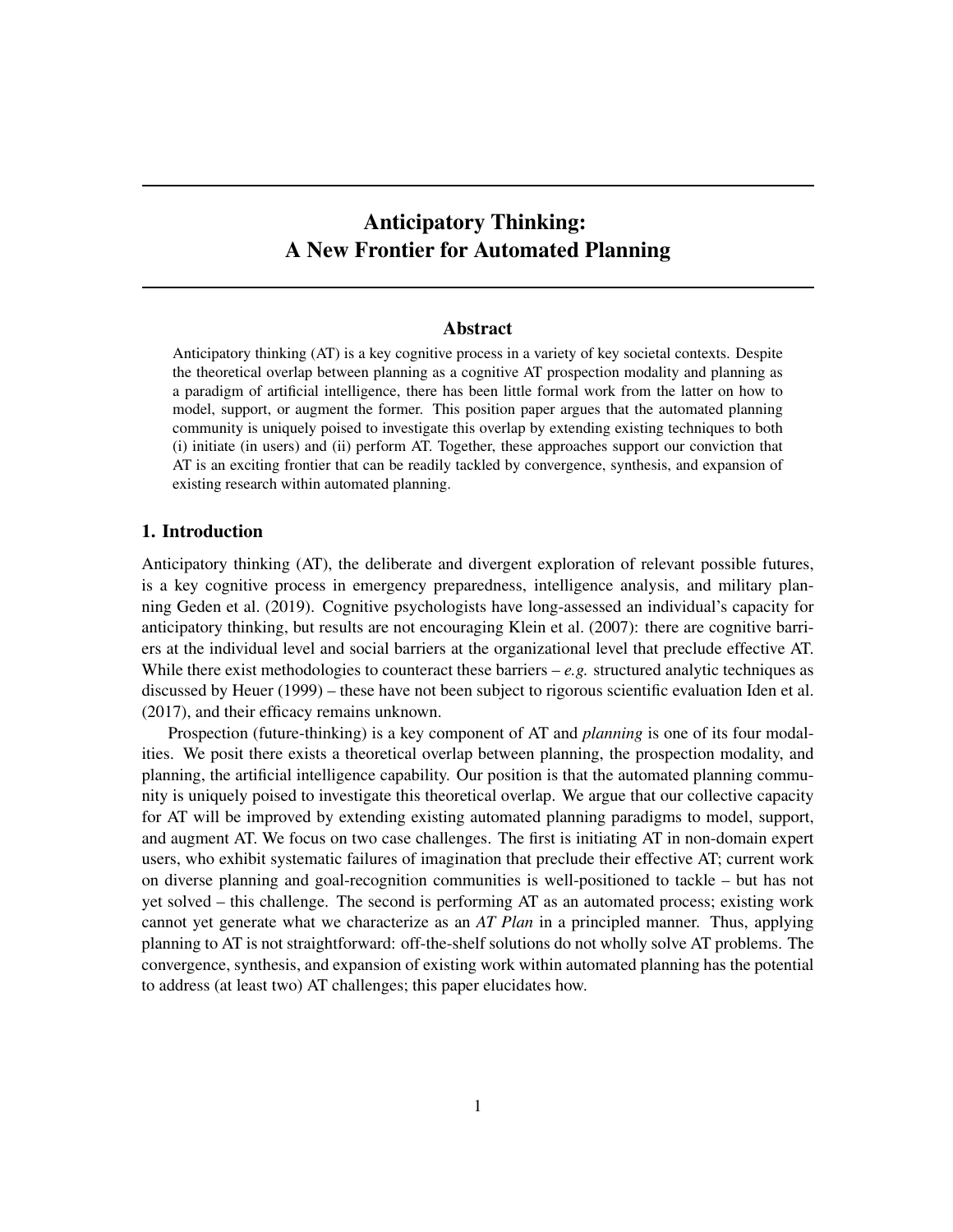

Figure 1: AT of a self-driving car, three plans to minimize travel time and arrive at the airport; plans  $\pi_{\text{charge}}$  and  $\pi_{\text{cash}}$  are generated as a result of automated (planning-based) AT.

#### 2. Motivating Example

To illustrate how planning initiates and performs AT we will build on a running example of a selfdriving car. Suppose the car's machine learning systems have learned, through many miles of driving, generally how to respond to road conditions. However, machine learning fails to learn infrequent but highly impact events, such as running out of gas in remote areas. These events remain, at present, elusive to learn in advance and prevent widespread adoption of self-driving cars Gilpin (2019). AT's role is to identify and mitigate against these low-probability but high-impact events.

Consider the scenario in Figure 1. The self-driving car's goal is to minimize travel time (to increase opportunities for revenue) and arrive at the airport in time for a passenger to catch their flight. Within the solution space, there are five plans. The plan with highest probability of success is  $\pi_{\text{traffic}}$ , but it requires driving the modestly-charged car through a construction zone where there are no charge stations. Though very low probability, a traffic jam could occur, depleting the battery and making on-time arrival impossible. To ensure arriving on time even with a traffic jam, the car must be charged more in advance; this is plan  $\pi_{charge}$ . The fastest plan,  $\pi_{toll}$ , passes by a toll road that reduces travel time but is rarely open. To take advantage of the cash-only toll road, exact change must be acquired in advance; this is plan  $\pi_{\text{cash}}$ . A final plan,  $\pi_{\text{road}}$ , involves driving on a road network with access to other part sof the city where both travel time and probability of success in between those of  $\pi_{\text{traffic}}$  and  $\pi_{\text{toll}}$ , but with no potential reduced travel time or breakdown. Importantly,  $\pi_{\text{traffic}}$ and  $\pi_{\text{toll}}$  are viable options on their own and do not strictly require charging the car or obtaining exact change;  $\pi_{\text{traffic}}$  is desirable because it is the most likely to succeed while  $\pi_{\text{tol}}$  minimizes travel time. We expect that planning systems would normatively generate  $\pi_{\text{traffic}}$  or  $\pi_{\text{tol}}$  as solutions, but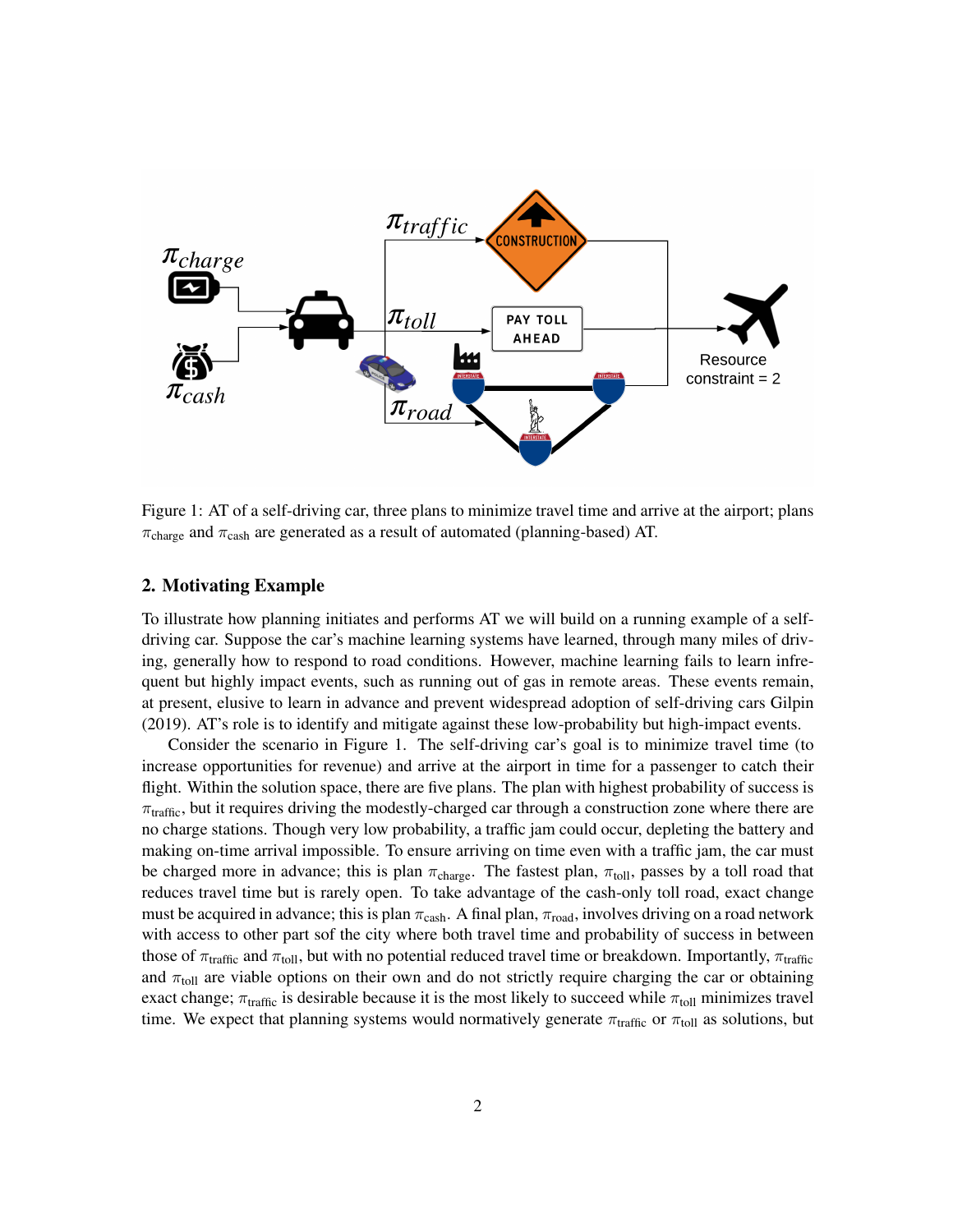not  $\pi_{\text{charge}}$  and  $\pi_{\text{cash}}$  as they contain non-essential actions. In what follows, we discuss how we might generate and reason-with this space of plans.

# 3. Initiating Anticipatory Thinking

Human predictions of future events are subject to common biases in imagination; *e.g.* asking people to "imagine if you had a car accident last week" leads to more details, more realistic scenarios, and a less-stereotyped imagining Anderson & Dewhurst (2009) than asking people to "imagine getting into a car accident next week" Kane et al. (2008). Here, we are interested in using planners as decision-support tools that elicit more-numerous, more-detailed, and less-prototypical predictions of future events.

### 3.1 Divergent Possible Futures via Diverse Planning

The further in the future we ask people to predict events, the more stereotyped the predictions are D'Argembeau & Van der Linden (2004). We might imagine helping people escape the "functional fixedness" Duncker & Lees (1945) that results from people settling on the first reasonable idea by relying upon diverse planning techniques. Instead of finding a single solution that maximizes a single quality metric (typically cost), diverse planners generate a set of plans with some operational measure of diversity amongst the set (*e.g.* Nguyen et al., 2012). Modern approaches specify a desired k amount of diverse plans to generate in advance of searching for them (*e.g.* Sohrabi et al., 2016), where diversity of the plan-set is measured as the average pair-wise distance between plans (*cf.* Coman & Muñoz-Ávila, 2011).

In our example, the car might opt to pursue the highest success-rate plan  $\pi_{\text{traffic}}$ . A breakdown here would mean late arrival, resulting in the passenger missing their flight. A diverse planner might generate a plan-set of similar success-likelihood but that would not be so disastrous upon breakdown  $(e.g. \tau_{charge})$ . This diverse plan-set may then be presented to the passenger, to elicit their AT and override the car's plan. However, at least 2 limitations preclude the immediate application of diverse planners to initiating AT.

First, plan-set generation methods cannot yet provide guarantees on solution space coverage. That is, asking for k-many diverse plans does not direct the search algorithm to *maximize* the diversity of the output plan-set with respect to  $k$ ; diversity is only analytically identified post-search. There may exist relaxed planning graph-based heuristics Bryce & Kambhampati (2007) that would guide the search toward diverse regions of the solution space; the work by Amos-Binks *et al.* (2017) is a first domain-specific step.

Second, we need a more nuanced notion of plan-set diversity. Measuring diversity on the basis of *average* pair-wise distance may obscure plans that are outliers or "events in the long-tail," precisely the sequences of events we care to characterize in AT Geden et al. (2019). A straightforward step toward solving this is to measure diversity on the basis of other descriptive statistics (*e.g.* interquartile range) and/or higher-order statistical moments (*e.g.* variance, skewness, kurtosis), but it is presently unclear how these might be useful for expanding the descriptiveness of plan-set diversity measures.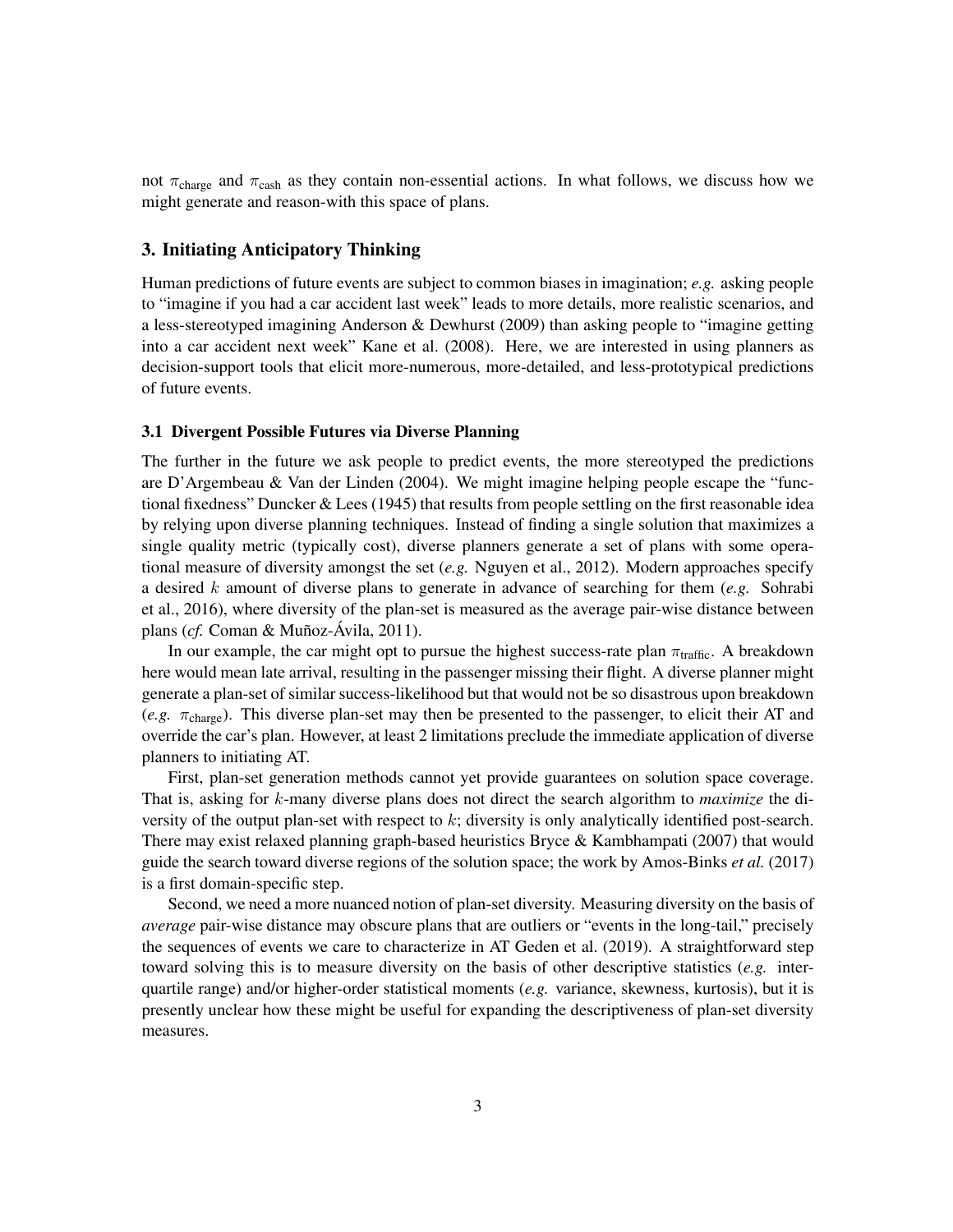#### 3.2 Deliberate Possible Futures via Intent Elicitation

People are conservative in creative tasks: McCaffrey & Spector (2012) found that in order to elicit more creative designs for candles, they had to specifically *ask* participants to change features that tend to not vary much (*e.g.* changing motion or sound) to avoid having participants rely on features that normatively vary a great deal (*e.g.* changing color or scent). We might imagine deliberately asking a human to imagine what features of an environment have to change in order to better predict the activities of others, a task similar to goal recognition design.

In plan recognition, an observer agent aims to predict the future behavior of an actor agent given a sequence of observed steps from the actor. The observer is external to the environment and assumes the actor is pursuing one goal from a finite set of possible goals and must predict: (a) which goal explains the actor's actions and (b) which next actions the actor will take to achieve the goal. There are many techniques for solving this task (*cf.* Sukthankar et al., 2014); of interest is a technique that depends on a *domain model* Ramírez & Geffner (2009). This technique assumes that the actor is behaving optimally with respect to plan cost and are behaving honestly Masters  $\&$ Sardina (2019), thus transforming the actor's observed steps into goals that a planning agent (the observer) must satisfy.

Within domain model-based plan recognition, goal recognition design (grd) is the task of designing a plan recognition problem that minimizes the *worst-case distinctiveness* (wcd). The wcd is the maximal number of actions an actor can take before they *must* take an action that reveals their intent to an observer.

In the original formulation of grd Keren et al. (2019), the wcd is minimized via edits to the set of all ground actions in the domain. In contrast, the *intent-elicitation problem* (iep) is a novel reformulation of grd that keeps the set of possible actions fixed and seeks to plan to achieve a state of the world that minimizes the wcd. Framed differently, within the iep, the observer is no longer external to the environment or reacting to an actor's activity; instead, the observer is proactively deducing the actor's intent (goal and corresponding plan) by establishing conditions in the world that prompt the actor to act in a way that reveals their intention.

To expand upon our example, imagine a police officer who suspects the self-driving car to be transporting a criminal. The officer knows there are many paths a criminal might take to continue their criminal activity, but (for the sake of this example) none of them involve the airport: how might the officer act upon their suspicion in a productive manner? We might apply an iep-solver to deliberately initiate possible-futures reasoning in the officer and thereby help them come up with a plan. The officer has *not* observed the car charging nor obtaining the cash toll, so the solver can rule out  $\pi_{\text{charge}}$  and  $\pi_{\text{cash}}$ . It prompts the officer to set up a blockade on the  $\pi_{\text{road}}$  since pruning it from the solution space removes access to other parts of the city and leaving only two direct routes to the airport;  $\pi_{\text{traffic}}$  and  $\pi_{\text{tol}}$ . If the car chooses either of these options it indirectly demonstrates the passenger's innocence but if the car chooses neither, they will remain under suspicion.

This problem formulation is readily afforded by combining several existing well-defined problems and techniques; future work should elucidate potential pitfalls and solutions.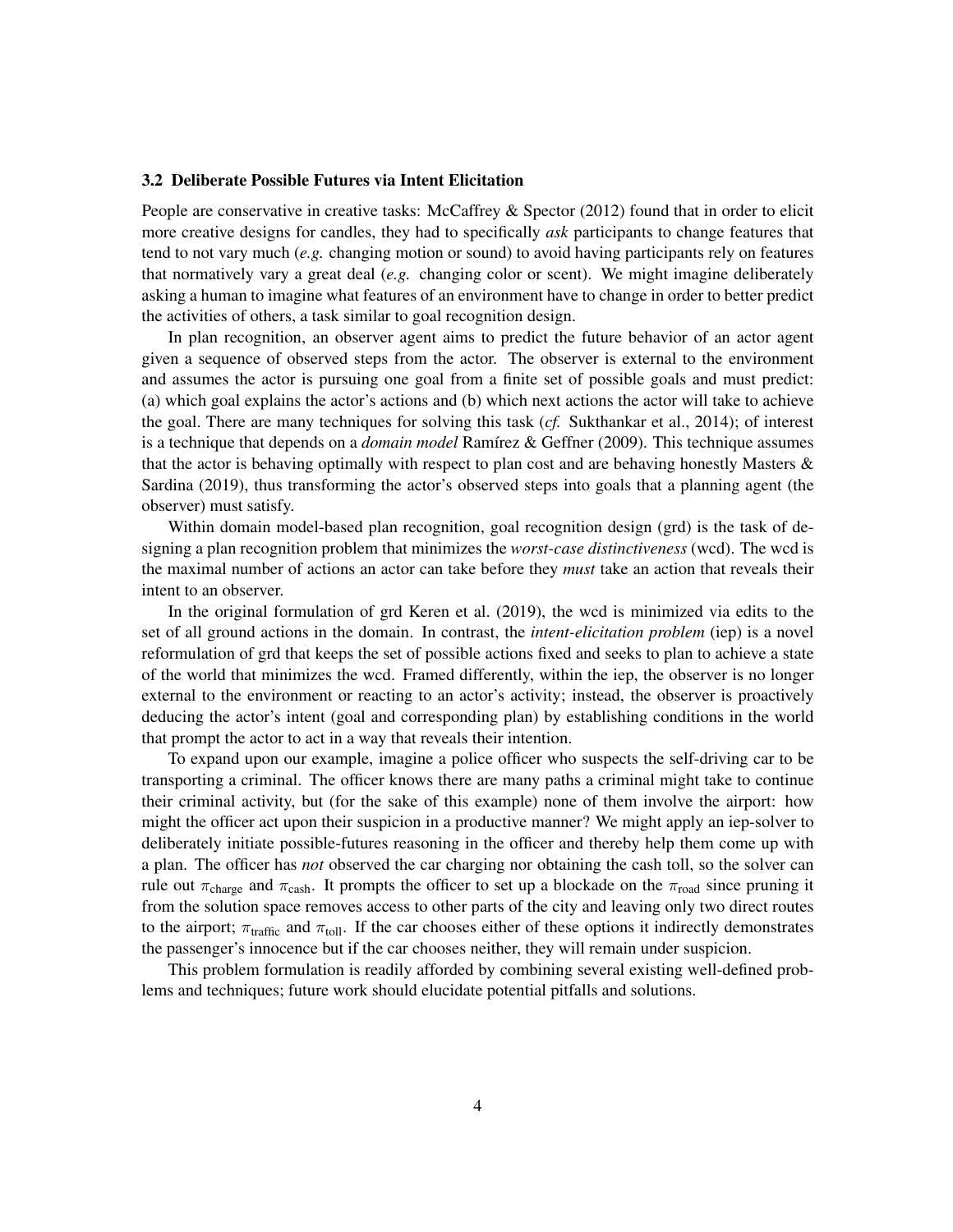### 3.3 Evaluation

As discussed, initiating AT is an instance of human-in-the-loop planning (HILP, Kambhampati & Talamadupula, 2015): a planning system accounts for a human operator, and the interaction elicits the deliberate and divergent exploration of relevant possible futures. There is a dearth of studies within HILP (historically, "mixed-initiative planning") that assess the impact of augmenting human cognitive ability with automated planning capability. While identifying the best interface for such a loop is an open problem Amershi et al. (2019), we note that human-subjects evaluations will be key for discerning the utility of AT initiating techniques. We propose to investigate multi-modal physiological data (*e.g.* eye-tracking) as a way to assess a planning system's efficacy in initiating AT. Specifically, de Rooij et al. (2018) have linked pupillary dilation to divergent thinking in naturalistic creativity tasks, Roca et al. (2011) have linked number, locations, and durations of fixations to anticipatory thinking and decision making, and Hintz et al. (2017) have linked anticipatory eyemovements to interactions between language and the visual world. Taken together, these diverse studies highlight that a variety of signals are present in eye-tracking data that can be used in realtime to assess AT.

# 4. Performing Anticipatory Thinking

We also find compelling the case of performing AT without reference to a human operator that might interpret the results. Several planning and goal reasoning paradigms take into account the uncertainties during plan execution and flexible goal achievement. Their respective outputs can be stitched together to reflect the *result* of performing AT, but do not search the space of (what we would characterize as) AT solution plans in a principled manner. These paradigms include: (a) contingent planning, which generates conditional plans for use in plan execution when the initial state or action effects are inconsistent with initial beliefs Hoffmann & Brafman (2005), (b) oversubscription planning Van Den Briel et al. (2004) has the capability to manage goal achievement by identifying a maximal subset of the defined goals, (c) agent-based preservation of maintenance goals while pursuing achievement goals Duff et al. (2006), (d) metacognitive planning, in which agents formulate their own goals and plans in response to their environment Cox et al. (2016), (e) learning-driven goal generation, which anticipates new goals from experience Pozanco et al. (2018), (f) agent-based modeling of future state belief for diagnosing plan failures and discrepancies in execution Muñoz-Avila et al. (2019), among others.

Current paradigms fail to address AT because they do not critically examine opportunities for events that can foil or advance the pursuit of goals in a manner independent over a sensing-andexecution context (as exemplified by contingent planning). Further, approaches that mitigate for points of potential failure exhaustively reason over *all* such points, failing to reason over which failure points are worth reasoning over and why. In AT, the determination of *relevant* possible futures (in terms of potential risk or reward) is key; put simply, in AT, not all threat/opportunity points are relevant. Finally, in considering threat points, current paradigms explore *mitigation* strategies; in AT, we are interested in *preventative* or *preparatory* strategies.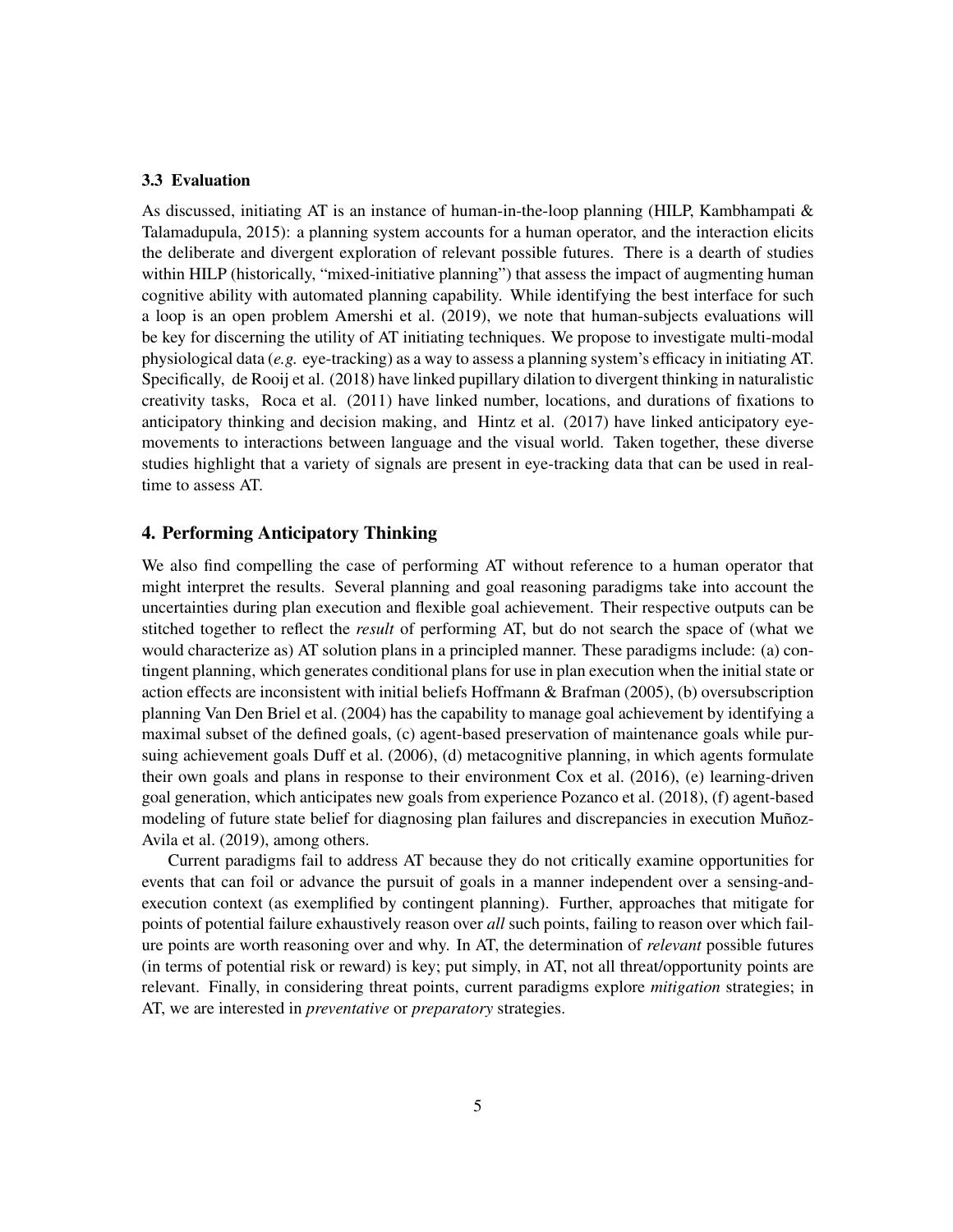## 4.1 AT Plans

Amos-Binks & Dannenhauer (2019) claim that AT is metacognitive process and proposes an approach to perform edits upon existing plans that introduce anticipatory actions, with no commitment on the planning approach that produced the input plan in the first place. Here, we go beyond that work by proposing a (preliminary) definition of an AT plan relative to a planning domain model  $D$ , with the goal of spurring the development of planning systems that deliberately generate them.

**Definition 1 (AT plan)** A tuple,  $\tau = \langle A, A \rangle$ , where A is a set of actions  $a_1, ... a_n$  and AA is a set of anticipatory actions taken to create an advantage.

In the example,  $\tau$  could be either  $\pi_{\text{cash}}$  or  $\pi_{\text{charge}}$ , because these include anticipatory actions.

**Definition 2 (Anticipatory action)** A tuple  $\langle AAS, CE \rangle$ , where  $AAS$  is an action sequence,  $aa_1, ..., aa_n$ added to an AT plan  $\tau$  such that at least one effect reduces the impact of a conditioning event  $CE \in CE(\mathcal{D}).$ 

**Definition 3 (Conditioning event)** an action in the domain model  $D$  executed by an agent or occurring in environment that prunes desirable areas of the solution space. The set of all such events is denoted by  $CE(\mathcal{D})$ ,

In our example in Figure 1, the car has the option to charge. If a traffic jam occurs in the construction zone, the car will have enough energy to sustain the delay and arrive on-time at the airport. Generating a plan with the *drive* and *charge* anticipatory actions for conditioning event *jam* is an anticipatory plan with actions  $AA(\tau) = \langle \{drive, charge\}, jam \rangle$ .

Of course their are many conditioning events to account for in a domain and preparing for them all is not realistic in practical sense. Budgets rarely account for preparing for all possible catastrophes, and also could be intractable computation wise. To this end, we introduce a resource constraint that ensures the anticipatory actions do not cross an allocated threshold of resources. Individual planners may decide if it is the number of conditioning events they wish to act upon (e.g. oversubscription planning Van Den Briel et al. (2004)) or the total impact of a few events.

Definition 4 (Resource constraint) A resource constraint RC is an additional goal condition that provides a planner a balance of anticipatory actions and efficiency.

Figure 1 specifies the resource constraint at two. Assuming uniform action cost, this means solution plans must contain two or less anticipatory actions to prepare for one of the traffic jam or toll road events.

#### 4.2 Evaluation

The maturity of the planning community is perhaps best epitomized by the international planning competition (IPC). Benchmark domains across a number of tracks measure the continued progress of state-of-the-art planners. Of particular interest to our position is the probabilistic track, where partially-observed conditioning events (such as traffic jams or open toll roads) are supported in RDDL and require consideration by a planner.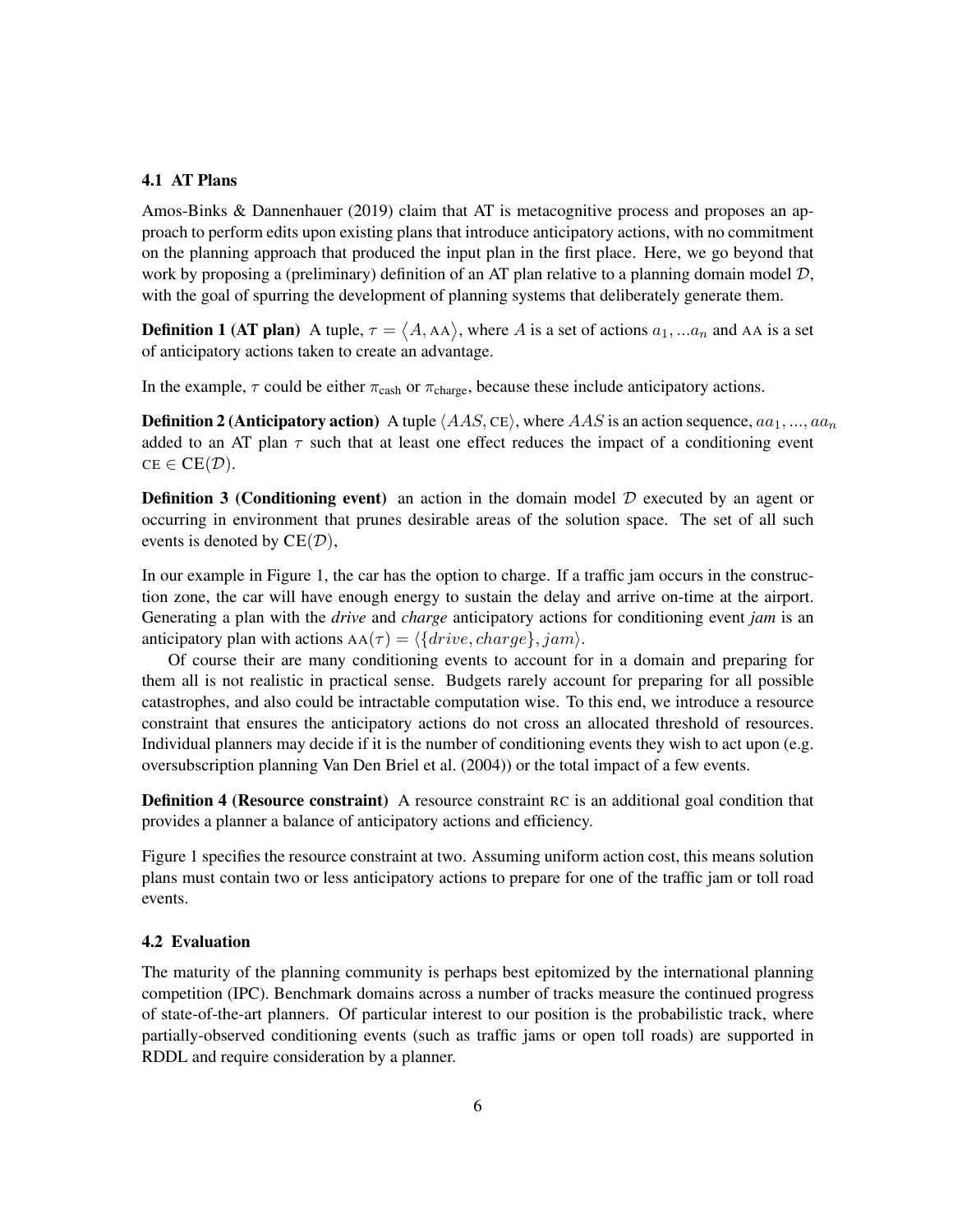Table 1: Support for AT solution plan desiderata within IPC-2018's probabilistic track domains;  $\bullet$ is full,  $\bigcirc$  is partial, and  $\bigcirc$  is no support for Conditioning Events (CE), Anticipatory Actions (AA), and Resource Constraints (RC).

| <b>IPC-2018 Domain</b> | $CE$ ? | $AA^2$     | RC? |
|------------------------|--------|------------|-----|
| Academic advising      |        |            |     |
| Chromatic dice         |        |            |     |
| Cooperative recon      |        |            |     |
| Earth observation      |        |            |     |
| Manufacturer           |        |            |     |
| Push your luck         |        | $^{\circ}$ |     |
| Red-finned blue-eye    |        |            |     |
| Wildlife preserve      |        |            |     |

Table 1 contains an analysis of the IPC-2018 domains and the ability of a planner to generate AT plans from planning problems within them. Both the *Academic advising* and *Manufacturer* both require traversing a directed acyclic graph (DAG). While there are some strategic ways to traverse the DAG, the DAG is static and not subject to conditioning events such as a curriculum change. The *Push your luck* and *Chromatic dice* are similar in that solutions are both dependent on a single random variable. Again, the lack of conditioning events affords no opportunity to anticipate. *Earth observation*, *Red-finned, blue-eyed*, and *Wildlife preserve* all have changing environmental conditions (weather, water level, and poachers, respectively) that could qualify as conditioning events but are essential to the progression of the domain. These three domains also have no actions to prepare for these events. Lastly, *Cooperative recon* has conditioning events by way of probabilities in cells that damage sensing equipment. While no anticipatory actions can be taken in advance, travelling or co-operating with other rovers for redundant equipment prepares for hazards that may emerge. Resource constraints can be represented as action costs.

Our qualitative analysis leads us to believe that many of the probabilistic benchmark domains, save perhaps Cooperative recon, lack the representation to support planning problems for which AT plans are solutions. However, this can be overcome by extending the domains to include both conditioning events that are not essential to the progression of the domain and actions that reduce the impact or take advantage of conditioning events.

We now turn to assessing the quality of an AT plan so we might measure how effective a planner is at generating them. Amos-Binks and Dannenhauer 2019 measure how successful an AT plan is with the product of i) the ratio of conditioning events identified to mitigated ones and ii) the ratio of action costs to reduced conditioning event impact. This measure is an important first step, however, it neglects two factors. First, it only considers negative valence conditioning events. In our example, it would only be a relevant calculation for  $\pi_{charge}$  whereas conditioning events can also have a positive valence, such as the toll road in  $\pi_{\text{cash}}$ . Second, it does not consider the resource constraints allocated. Searching to find a set of high impact conditioning events with low cost mitigations is a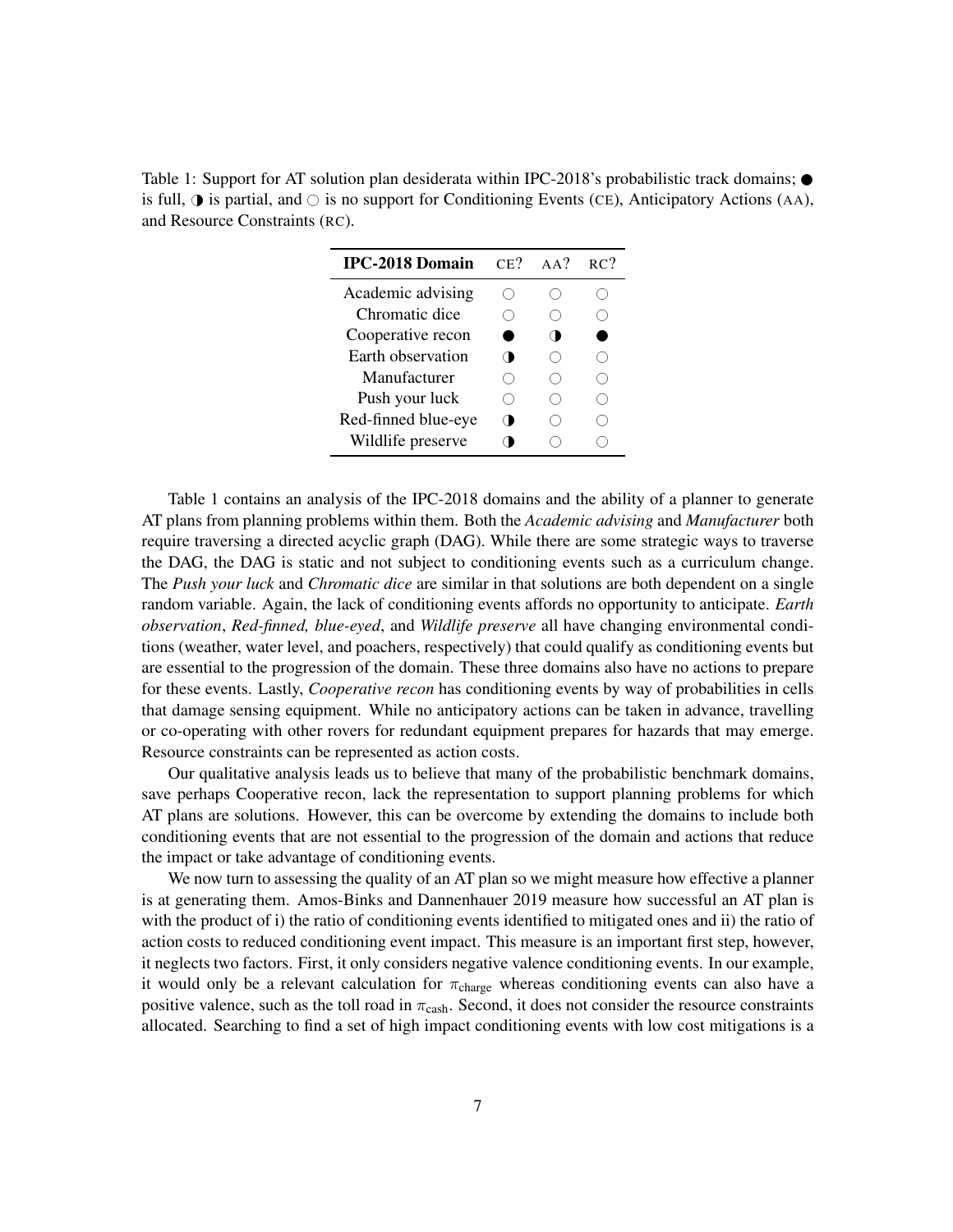behavior that merits rewarding. Addressing these two challenges enables meaningful comparisons between planners for their ability to perform AT.

## 5. Conclusion

Learning without actually experiencing is a hallmark of human intelligence. AT is cognitive process that exemplifies this hallmark and is in widespread use across many real-world domains. One of its defining features is its reliance on symbolic reasoning to identify possible futures, not just likely ones, and take action to create an advantage. Our position is that a theoretical overlap exists between the planning modality of prospection, one of the underlying mechanisms of AT, and the automated planning research community.

A fledgling research community has only just begun to measure and investigate the phenomena of AT, focusing on assessing an individual's AT Geden et al. (2019), methodologies that initiate it Heuer (1999); Iden et al. (2017), and the role of expertise in performing it Klein et al. (2011). This focus on individual AT limits widespread adoption at an organizational level that is especially problematic for organizations where AT is germane to its core function. As a result, AT remains confined to a small group of narrow domain and methodology experts. Addressing the challenges we have articulated in this position paper is tractable and can overcome this limitation, scaling AT to an organizational level and contributing to one of AI's original goals, the replication of human intelligence, along the way.

## References

- Amershi, S., et al. (2019). Guidelines for human-ai interaction. *Proceedings of the 2019 CHI Conference on Human Factors in Computing Systems*.
- Amos-Binks, A., & Dannenhauer, D. (2019). Anticipatory thinking: A metacognitive capability. *Working Notes of the AAAI Fall Symposium on Cognitive Systems for Anticipatory Thinking*.
- Amos-Binks, A., Potts, C., & Young, R. M. (2017). Planning graphs for efficient generation of desirable narrative trajectories. *Proceedings of the 10th Workshop on Intelligent Narrative Technologies at the 13th AAAI Conference on Artificial Intelligence and Interactive Digital Entertainment*.
- Anderson, R. J., & Dewhurst, S. A. (2009). Remembering the past and imagining the future: Differences in event specificity of spontaneously generated thought. *Memory*, *17*, 367–373.
- Bryce, D., & Kambhampati, S. (2007). A tutorial on planning graph based reachability heuristics. *AI Magazine*, *28*, 47–47.
- Coman, A., & Muñoz-Ávila, H. (2011). Generating Diverse Plans Using Quantitative and Qualitative Plan Distance Metrics. *Proceedings of the 25th AAAI Conference on Artificial Intelligence* (pp. 946–951).
- Cox, M. T., Alavi, Z., Dannenhauer, D., Eyorokon, V., Munoz-Avila, H., & Perlis, D. (2016). Midca: A metacognitive, integrated dual-cycle architecture for self-regulated autonomy. *Proceedings of the 30th AAAI Conference on Artificial Intelligence*.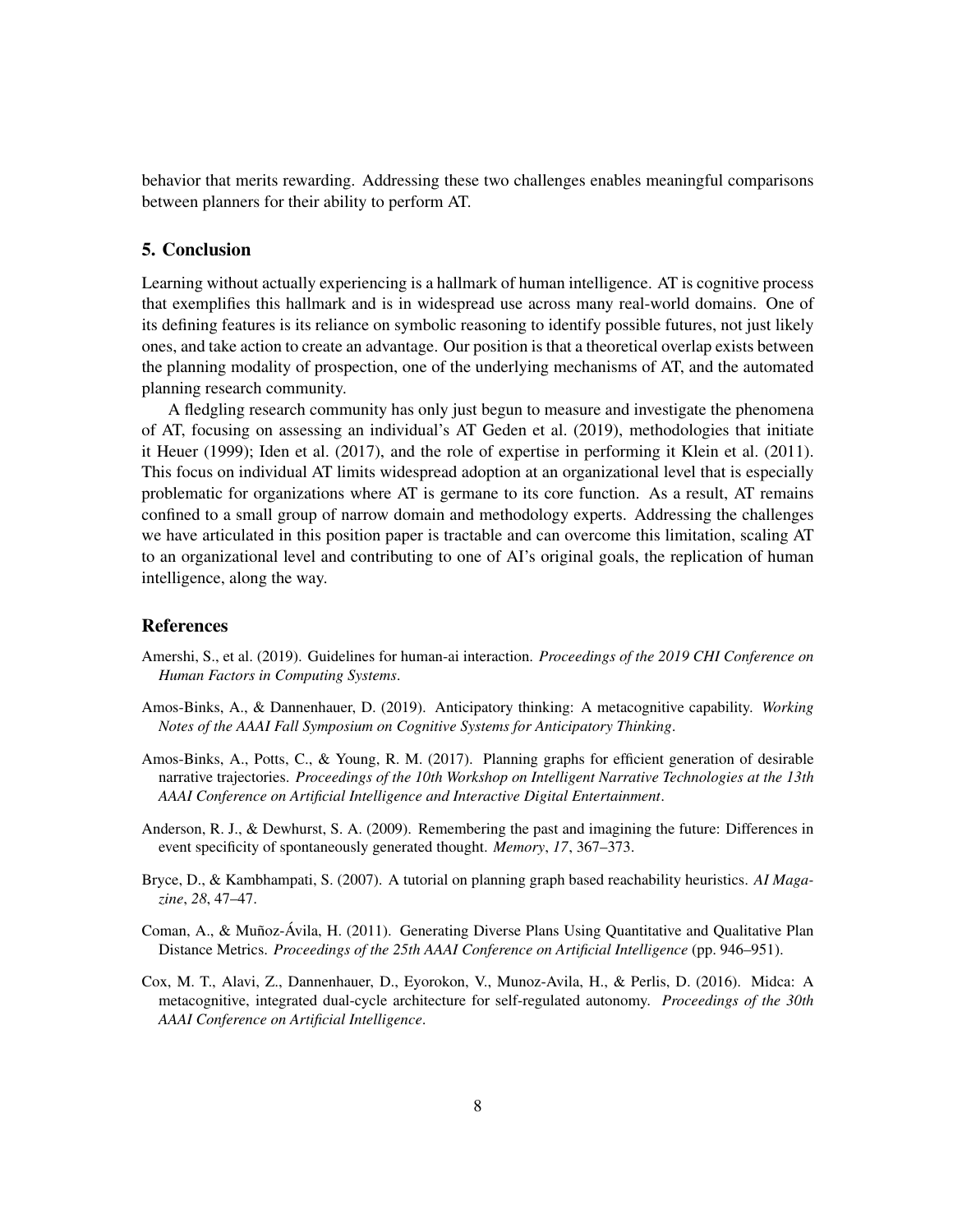- D'Argembeau, A., & Van der Linden, M. (2004). Phenomenal characteristics associated with projecting oneself back into the past and forward into the future: Influence of valence and temporal distance. *Consciousness and cognition*, *13*, 844–858.
- Duff, S., Harland, J., & Thangarajah, J. (2006). On proactivity and maintenance goals. *Proceedings of the 5th International Joint Conference on Autonomous Agents and Multiagent Systems* (pp. 1033–1040).
- Duncker, K., & Lees, L. S. (1945). On problem-solving. *Psychological monographs*, *58*, i–113.
- Geden, M., Smith, A., Campbell, J., Spain, R., Amos-Binks, A., Mott, B., Feng, J., & Lester, J. (2019). Construction and Validation of an Anticipatory Thinking Assessment. *PsyArxiv:9reby*.
- Gilpin, L. (2019). Explaining possible futures for robust autonomous decision-making. *Working Notes of the AAAI Fall Symposium on Cognitive Systems for Anticipatory Thinking*.
- Heuer, R. J. (1999). *Psychology of intelligence analysis*. Center for the Study of Intelligence, Central Intelligence Agency.
- Hintz, F., Meyer, A. S., & Huettig, F. (2017). Predictors of verb-mediated anticipatory eye movements in the visual world. *Journal of Experimental Psychology: Learning Memory and Cognition*, *43*, 1352–1374.
- Hoffmann, J., & Brafman, R. (2005). Contingent planning via heuristic forward search with implicit belief states. *Proceedings of the 15th International Conference on Automated Planning and Scheduling*.
- Iden, J., Methlie, L. B., & Christensen, G. E. (2017). The nature of strategic foresight research: A systematic literature review. *Technological Forecasting and Social Change*, *116*, 87–97.
- Kambhampati, S., & Talamadupula, K. (2015). Human-in-the-loop planning and decision support. AAAI Tutorial.
- Kane, J., McGraw, A. P., & Van Boven, L. (2008). Temporally asymmetric constraints on mental simulation: Retrospection is more constrained than prospection. *The handbook of imagination and mental simulation*, (pp. 131–149).
- Keren, S., Gal, A., & Karpas, E. (2019). Goal recognition design in deterministic environments. *Journal of Artificial Intelligence Research*, *65*, 209–269.
- Klein, G., Snowden, D., & Chew, L. P. (2007). Anticipatory thinking. *Proceedings of the 8th International Conference on Naturalistic Decision Making*.
- Klein, G., Snowden, D., & Chew, L. P. (2011). Anticipatory thinking. *Informed by knowledge: Expert performance in complex situations*, (pp. 235–245).
- Masters, P., & Sardina, S. (2019). Goal recognition for rational and irrational agents. *Proceedings of the 18th International Conference on Autonomous Agents and MultiAgent Systems* (pp. 440–448).
- McCaffrey, T., & Spector, L. (2012). Behind every innovative solution lies an obscure feature. *Knowledge Management & E-Learning: An International Journal*, *4*, 146–156.
- Muñoz-Avila, H., Dannenhauer, D., & Reifsnyder, N. (2019). Is everything going according to plan? expectations in goal reasoning agents. *Proceedings of the AAAI Conference on Artificial Intelligence* (pp. 9823–9829).